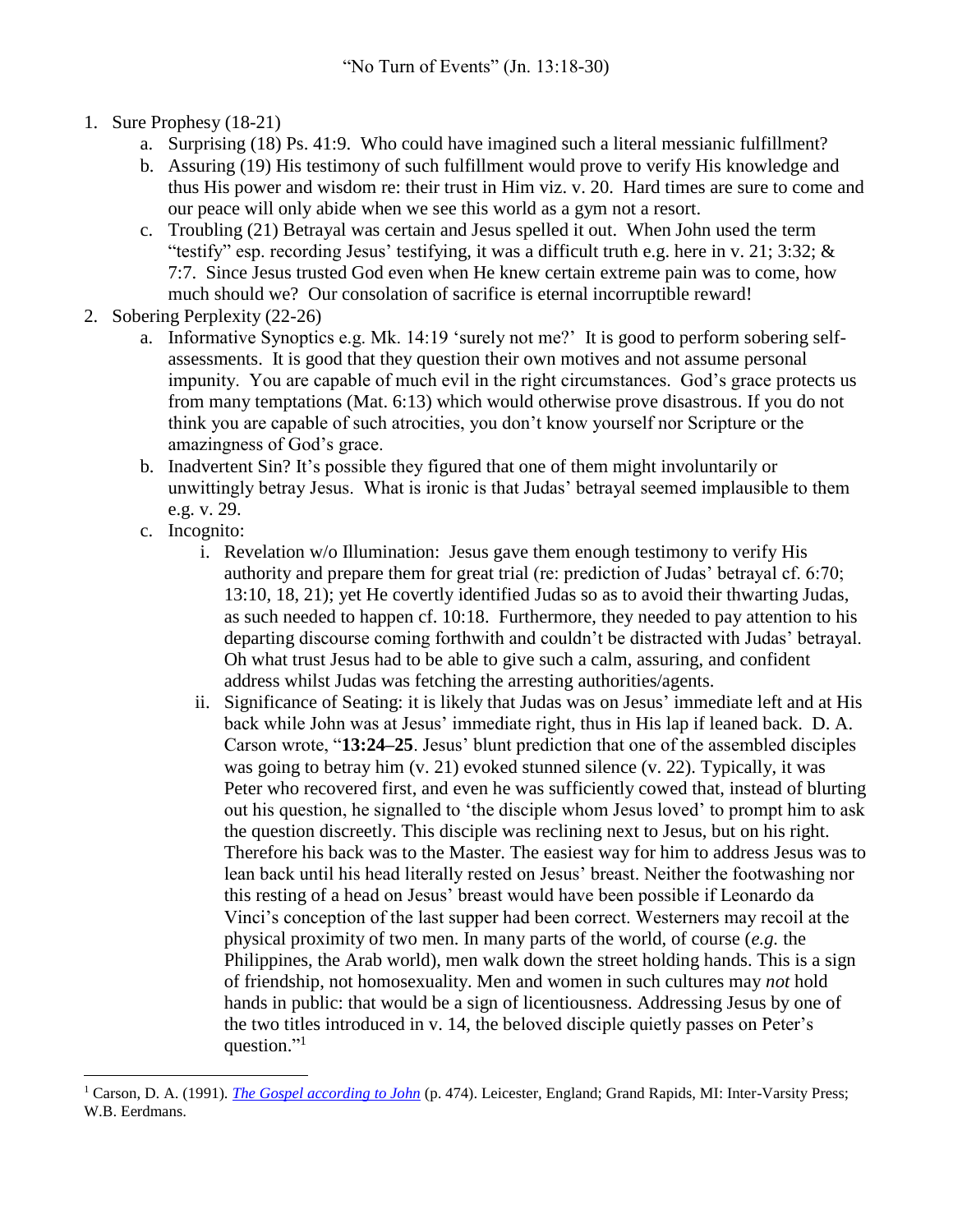- 3. Salvific Providence (27-30)
	- a. Judas' Possession (27) Again, Carson's insight is helpful: "It is more consistent with the picture of Jesus in this Gospel, and with the course of events in the life of Judas Iscariot, to think of this 'sop' as a final gesture of supreme love (*cf.* v. 1).

And that final act of love becomes, with a terrible immediacy, the decisive movement of judgment. At this moment we are witnessing the climax of that action of sifting, of separation, of judgment which has been the central theme in John's account of the public ministry of Jesus … (3:16–19). So the final gesture of affection precipitates the final surrender of Judas to the power of darkness. The light shines in the darkness, and the darkness has neither understood it nor mastered it. (Newbigin, p. 173)

Judas received the sop but not the love. Instead of breaking him and urging him to contrition, it hardened his resolve. At that point Satan (only here mentioned by name; *cf.* v. 2) *entered into him*: the expression probably signifies thorough possession.

*What you are about to do, do quickly*, Jesus tells him in the hearing of all. The Greek *tachion* may, as in 20:4, be a comparative, 'do *more quickly* (than you were planning)'. If Judas' descent is complete, he may as well get on with his treachery and be done with it."<sup>2</sup>

- b. Their Presumption (28-29)
- c. Jesus' Promotion (27)
	- i. He urged Judas to freely do what he had chosen to do.
	- ii. Although commentators point out that Jesus gestured grace and repentance for Judas e.g. honored seat, testifying about receiving Himself (20), and warnings of evil amongst them (11). Some have also suggested that giving Judas the seat of honor and offering the dipped morsel was itself an act of mercy which would induce a sincere soul to humbly repent.
- d. Judas' Perfidy (30)

 $\overline{a}$ 

- i. Some have suggested he's not responsible as Satan entered him but he had made his deal previously. Not to say that he could not have repented up to that point but rather than "receive" Jesus (20) and partake of the bread of communion, he chose the bread of betrayal. He was self-serving rather than receiving (cf. Mat. 26:23; Mk. 14:20). It seems he was eager to steal (12:5-6), enjoy the honored seat, and take the dipped bread (13:26); not to mention the 30 pcs. of silver.
- ii. God's Providence: Satan's possessing, the disciples' presumptions, Jesus' promotion, and Judas' perfidy were all harmoniously employed for our salvation. This is what the Scripture reveals about man's volition and responsibility being employed by God's sovereignty. If God or Satan alone controlled Judas, how could he be responsible?
- iii. "…and it was night." Carson one more time: "Judas went out. *And it was night*. Doubtless this is historical reminiscence, but it is also profound theology. Even though 'the paschal moon was shining at the full' (Howard, p. 690), Judas was swallowed up by the most awful darkness, indeed by outer darkness (Mt. 8:12; 22:13; 25:30). Judas was heading to his own place (*cf.* 1:5; 3:19–21; Acts 1:25). But in

Newbigin Lesslie Newbigin, *The Light Has Come: An Exposition of the Fourth Gospel* (Handsel/Eerdmans, 1982). 2 Ibid. 474–475.

Howard W. F. Howard, *'The Gospel according to John,' The Interpreter's Bible*, vol. 8 (Abingdon, 1952).